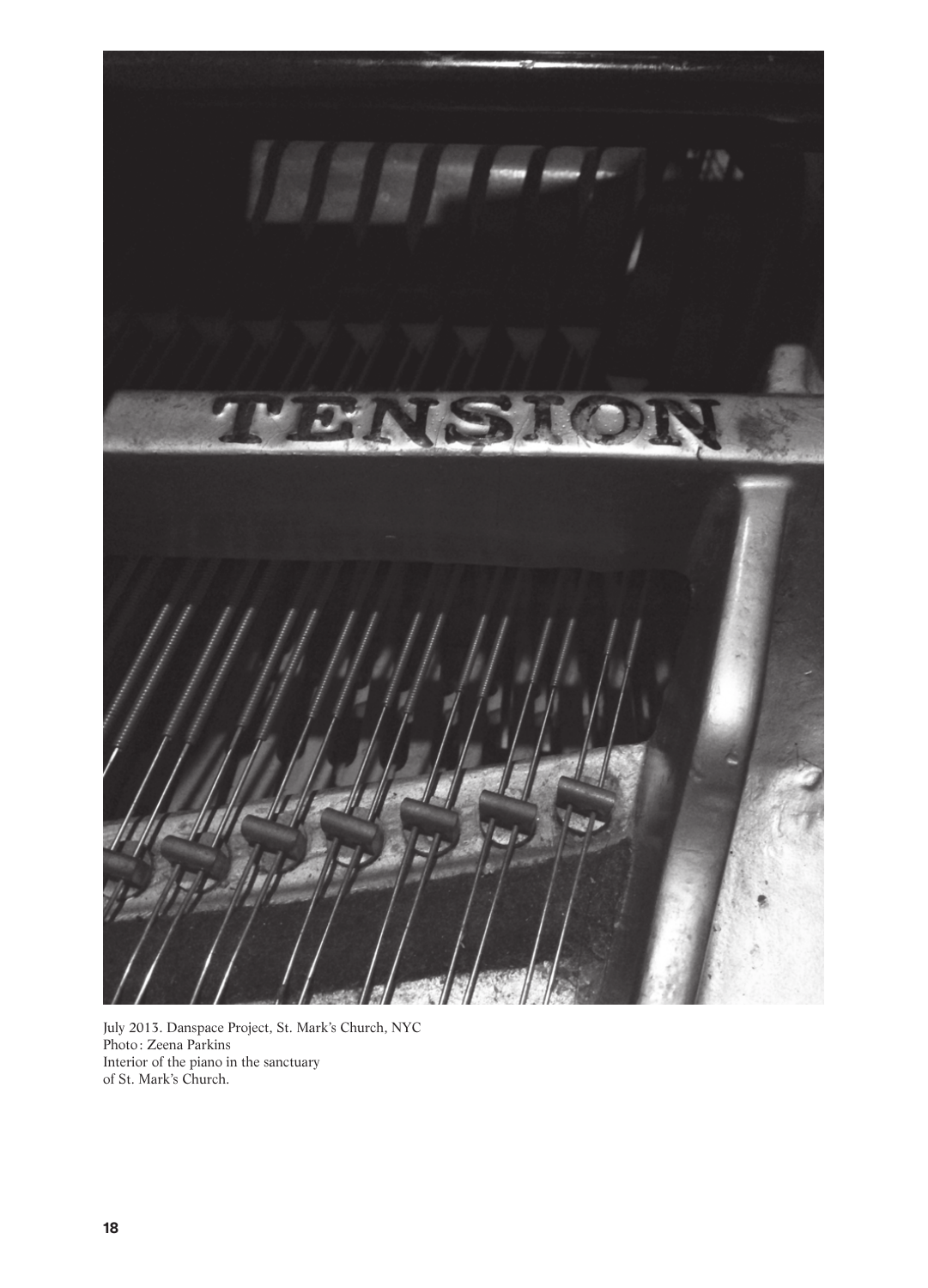## **The**

## **other ear**

## **— Zeena Parkins**

[the other ear] curves around the pillars framing the room

in sound and in movement 1.rolling on wood: rrrrhhhrrrrrrr continuous 2.stacking chairs: sf punctuated hits 3.sitting on cushions : falling/rubbing/grabbing/a bit of a flop 4.xeroxing: mechanical repetition/reduction———— —5. floating : unplaceable

—my phrases, ordinary phrases like your steps my forms, fit gestures together like the chairs stacked in the corner sometimes crooked.

i'm beginning to wonder why we need sound at all the great equalizer: a passive network designed to modify response our pitch: smoothed/squashed into unity gain

> sound shifts into a shape of sorts something body-like sound declares an intimacy it needs a place to be felt, considered—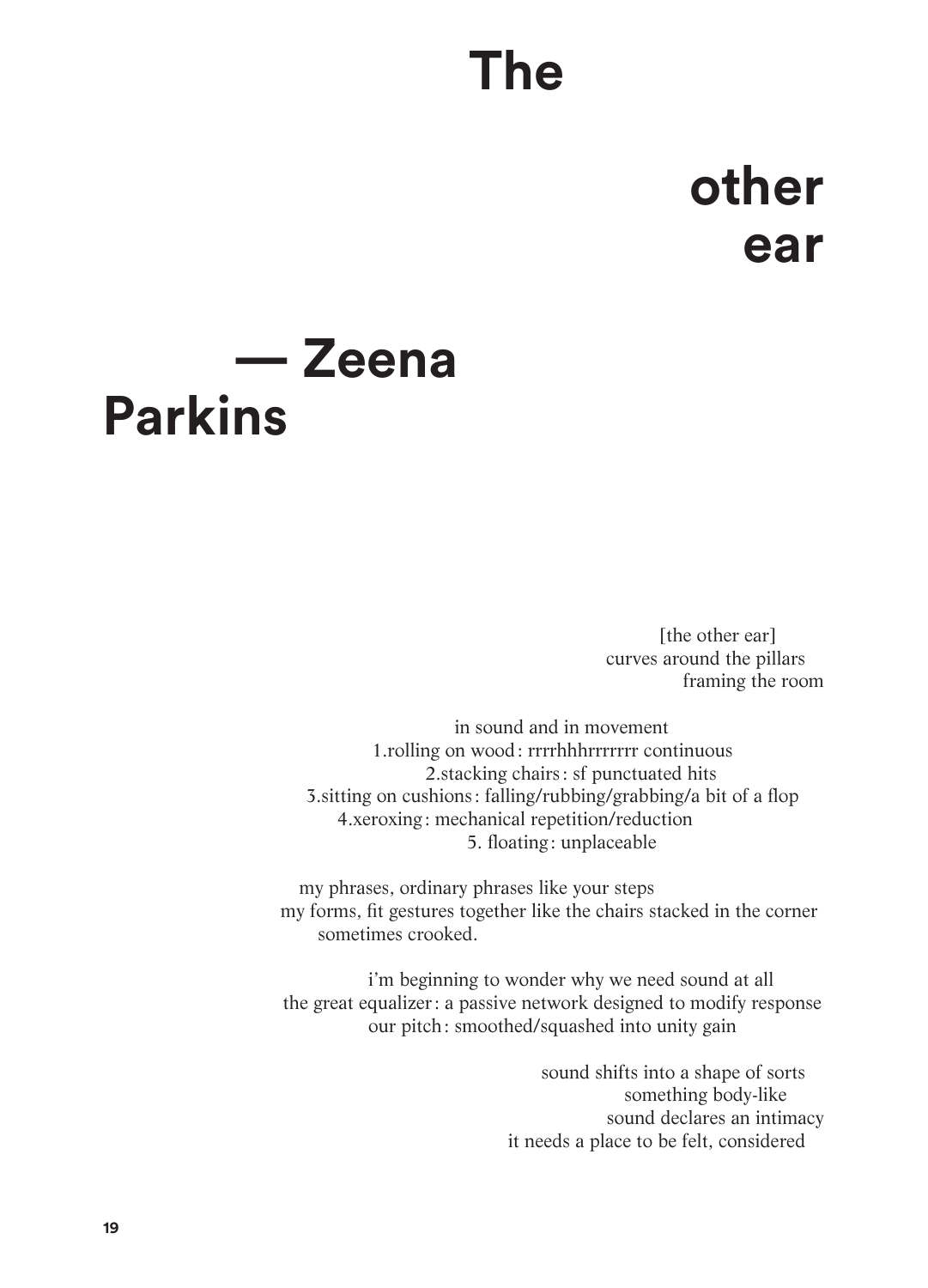## —in st mark's building as body in defiance, facing true south

st mark's in celebration, a meeting point! Irresistible convergence : dance, music, architecture. the building itself, as instrument a punctuated equilibrium.

> today we are coming up with something else but its not necessarily music —patterns we are calling opera dashdashdash dotdashdashdot dot dotdashdot dotdash

morse code opera letters/numbers/punctuation— characters/values/markings the punctuation marks are giving me the pointtt.

meanwhile

our mirrored muses— in urgent meaningful conversation a secret story 2 dimensional figures we don't hear we don't understand in reflective reverberation

> our building animates grabs the sound and throws it around or gently tosses it in and out— until it tapppsss on our cochlear nerve—

st mark's resonating, transmitting to the other ear climbing inside the sound revealing the sounds we never heard we never knew

> a feedback loop emerges vibration~movement~sound to and from all bodies : —piano body room body sound body